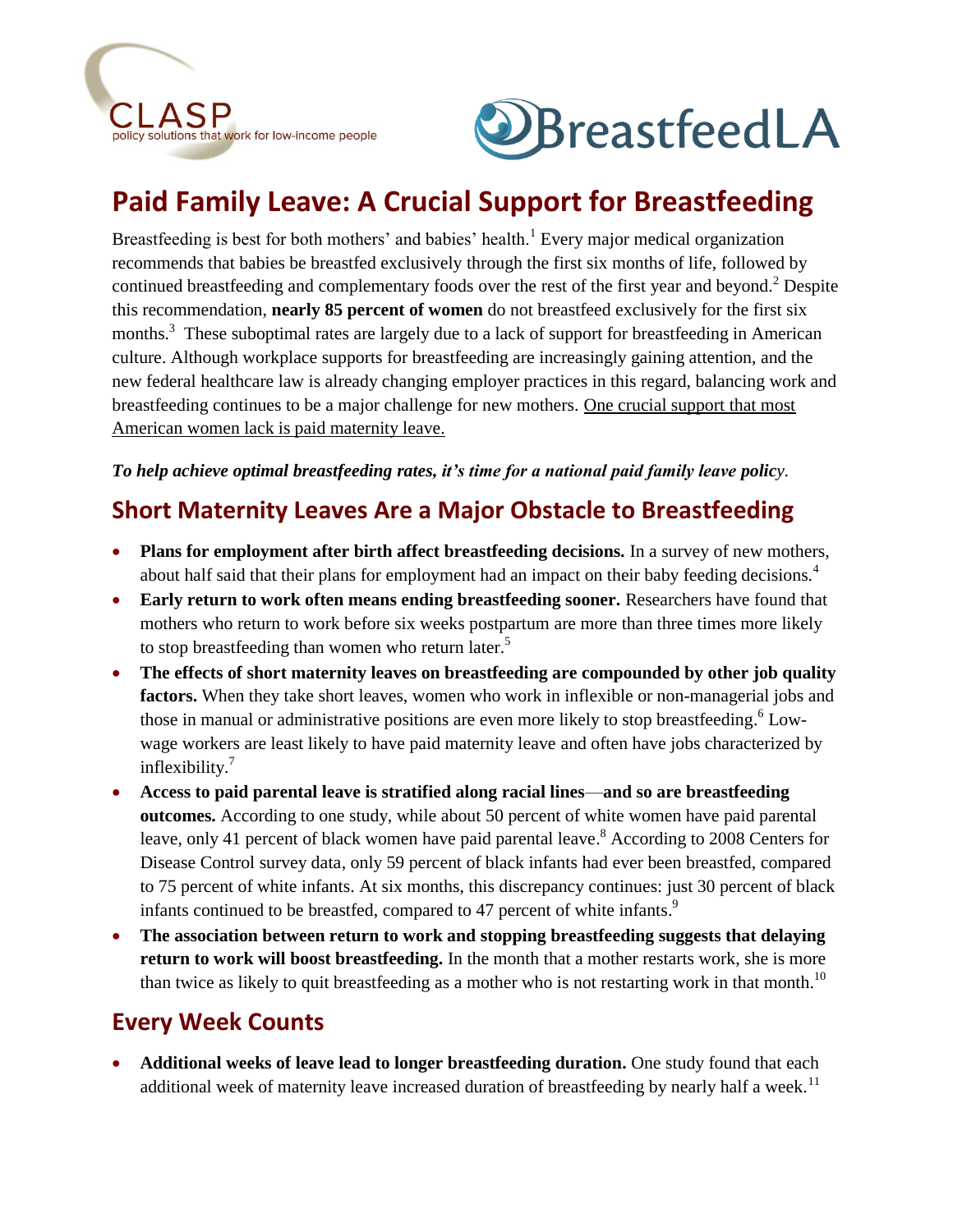- **Evidence from Canada.** A Canadian study on the effects of increasing paid maternity leave from six months to one year found that breastfeeding duration increased by one month among mothers eligible for the longer leave.<sup>12</sup> Compared to those with the shorter leave, 39 percent more women who took the year-long leave reached six months of exclusive breastfeeding (the widely agreed-upon recommendation). $^{13}$
- **Evidence from California.** California is one of three states (along with New Jersey and Rhode Island) with a paid family leave program. In California**,** the median duration of breastfeeding doubled among new mothers who took paid family leave, including an increase from five to eleven weeks for mothers in higher-paying jobs and five to nine weeks for those in lower-paying  $i$ obs. $^{14}$
- Longer leaves could help women achieve their breastfeeding goals. Approximately 60 percent of women stop breastfeeding earlier than they would like. One of the key reasons for this is the effort associated with pumping milk. Women with longer maternity leaves can delay pumping, potentially increasing their breastfeeding duration.<sup>15</sup> In one survey, 58 percent of women cited breastfeeding as a challenge in working at a paid job since their baby's birth.<sup>16</sup>

## **Without Pay, Workers Struggle to Take the Leaves They Need**

- **Most women do not have paid parental leave.** According to the American Time Use Study, only 47 percent of women have paid parental leave.<sup>17</sup>
- **Nearly a quarter of women who took parental leave in 2012 took 10 or fewer days of leave**. Nearly half took 40 or fewer days. <sup>18</sup>
- **Unpaid leave places significant financial strain on families.** Although about half of U.S. workers are covered by the Family Medical Leave Act (FMLA), this legislation only provides for job-protected *unpaid* leave – an option that is out of reach or very difficult for many families. In 2012, more than 6.3 million workers found it difficult to make ends meet while on leave. These workers were either on unpaid leave or were losing income while on leave, despite drawing on some existing benefits.  $19$
- **Workers cut leaves short because they can't afford to go without pay.** Close to half of employees would have taken longer leaves if they had received additional or any pay.<sup>20</sup> Fifty percent of workers reported that they returned to work following a leave because they could not afford to take more time off.<sup>21</sup>

### **The Surgeon General has Called for Paid Maternity Leave**

 Experts are calling for action. In her 2011 Call to Action to Support Breastfeeding, the United States Surgeon General included the following action item: "Work toward establishing paid maternity leave for all employed mothers."